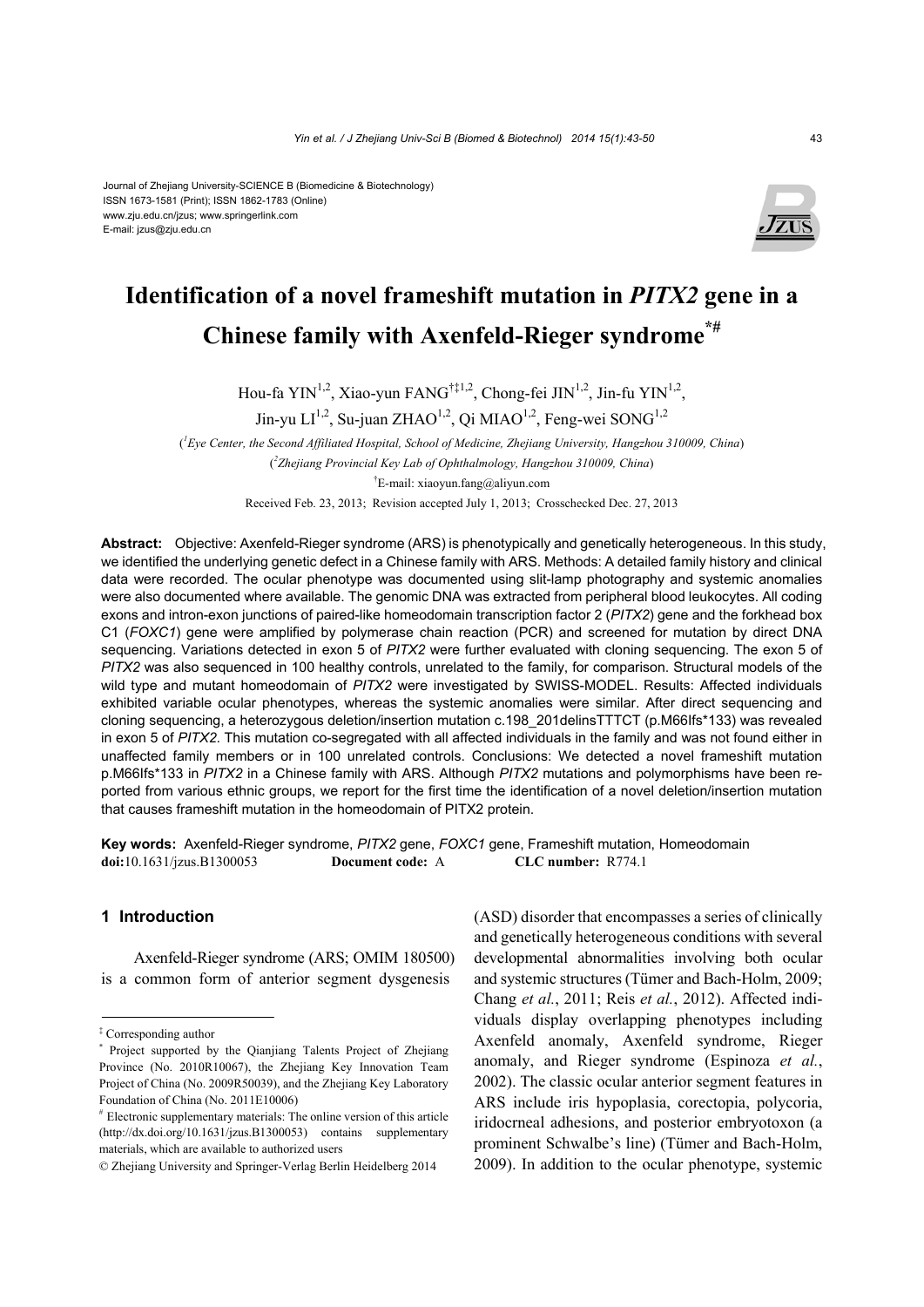anomalies may also be associated with ARS, including midface anomalies, hypertelorism, telecanthus, broad and flat nasal bridge, maxillary hypoplasia with protruding lower lip, dental abnormalities (microdontia, hypodontia, oligodontia, and adontia), and redundant periumblical skin (Tümer and Bach-Holm, 2009). Pituitary abnormalities, hearing defects, congenital cardiac or kidney abnormalities, hypospadia in males, anal stenosis, and growth retardation may also be found (Weisschuh, 2006; Tümer and Bach-Holm, 2009). Because of the severe disruptions of the anterior segment of the eye, ARS patients are at high risk of glaucoma, with approximately 50% of them developing glaucoma throughout their lives (Idrees *et al.*, 2006; Tümer and Bach-Holm, 2009; D'Haene *et al.*, 2011).

ARS is a rare autosomal dominant disorder. The incidence of the disease is estimated to be approximately 1:200000 (Weisschuh, 2006). To date, four genetic loci have been associated with ARS (Weisschuh, 2006), among which two transcription factor-encoding genes, *PITX2* (paired-like homeodomain transcription factor 2; OMIM 601542) at 4q25 and *FOXC1* (forkhead box C1; OMIM 601090) at 6p25, have been identified in ARS patients respectively (Weisschuh, 2006; Kelberman *et al.*, 2011). Disease-causing mutations and copy number changes in these two genes, *PITX2* and *FOXC1*, are estimated to explain approximately 40% of ARS (D'Haene *et al.*, 2011; Reis *et al.*, 2012). Two other loci on chromosomes 13q14 and 16q24, supported by linkage analyses, have been suggested to be associated with ARS, but the disease-causing genes have not yet been identified (Tümer and Bach-Holm, 2009; Kelberman *et al.*, 2011). In addition, the association between ARS and *PAX6* deletion reported by Riise *et al*. (2001) has been shown to be incorrect recently (Riise *et al*., 2009).

The *PITX2* gene consists of six exons and encodes a bicoid-like homeodomain transcription factor involved in embryogenesis and regulating the development of different tissues of the anterior segment (D'Haene *et al.*, 2011; Kelberman *et al.*, 2011). This gene is the first gene to be associated with ARS and produces four alternative transcripts (*PITX2A*-*D*) (D'Haene *et al.*, 2011; Reis *et al.*, 2012). The isoforms (PITX2A, PITX2B, and PITX2C) vary only in their N-terminus, but share the identical 60-amino-acid homeodomain (HD) and C-terminal domain. The common C-terminal domain contains a conserved 14-amino-acid OAR (otp, aristaless, and rax), which is predicted to mediate PITX2 protein interactions (Tümer and Bach-Holm, 2009; Kelberman *et al.*, 2011). However, a translation product of PITX2D has never been detected (Tümer and Bach-Holm, 2009). PITX2A, the smallest isoform (32 kDa), is the best studied isoform in ARS. The single-exon gene *FOXC1*, located on 6p25, is a member of the forkhead (FOX) transcription factor family that is characterized by a conserved 110-amino acid DNA-binding domain and is essential in embryogenesis, tissue-specific gene expression, and tumor development (Tümer and Bach-Holm, 2009; D'Haene *et al.*, 2011; Kelberman *et al.*, 2011).

In this study, we presented the clinical features and genetic defects of a Chinese family affected by ARS with several affected individuals presenting variable ocular phenotypes.

#### **2 Materials and methods**

#### **2.1 Study subjects and clinical evaluations**

Three generations of a Chinese family with ARS from Zhejiang Province in southeastern China were recruited from the Eye Center of the Second Affiliated Hospital, School of Medicine, Zhejiang University, Hangzhou, China (Fig. 1). The study was approved by the Institutional Review Board of Zhejiang Institutional Review Board and adhered to the tenets of the Declaration of Helsinki, and informed consent was obtained from all participants. In total, 9 individuals (3 affected and 6 unaffected) from the family participated in the study (Fig. 1). In addition, the medical records of the deceased affected family member (I:2) were reviewed. All participants underwent full ophthalmologic examinations including visual acuity, slit lamp, funduscopy, gonioscopy, and intraocular pressure (IOP) measurements. The phenotypes were documented using slit lamp photography. Additionally, we recruited 100 unrelated ethnically-matched controls with no family history of congenital, heritage ocular diseases.

## **2.2 Mutation analysis**

About 2 ml of peripheral blood samples from the family members and the controls involved in the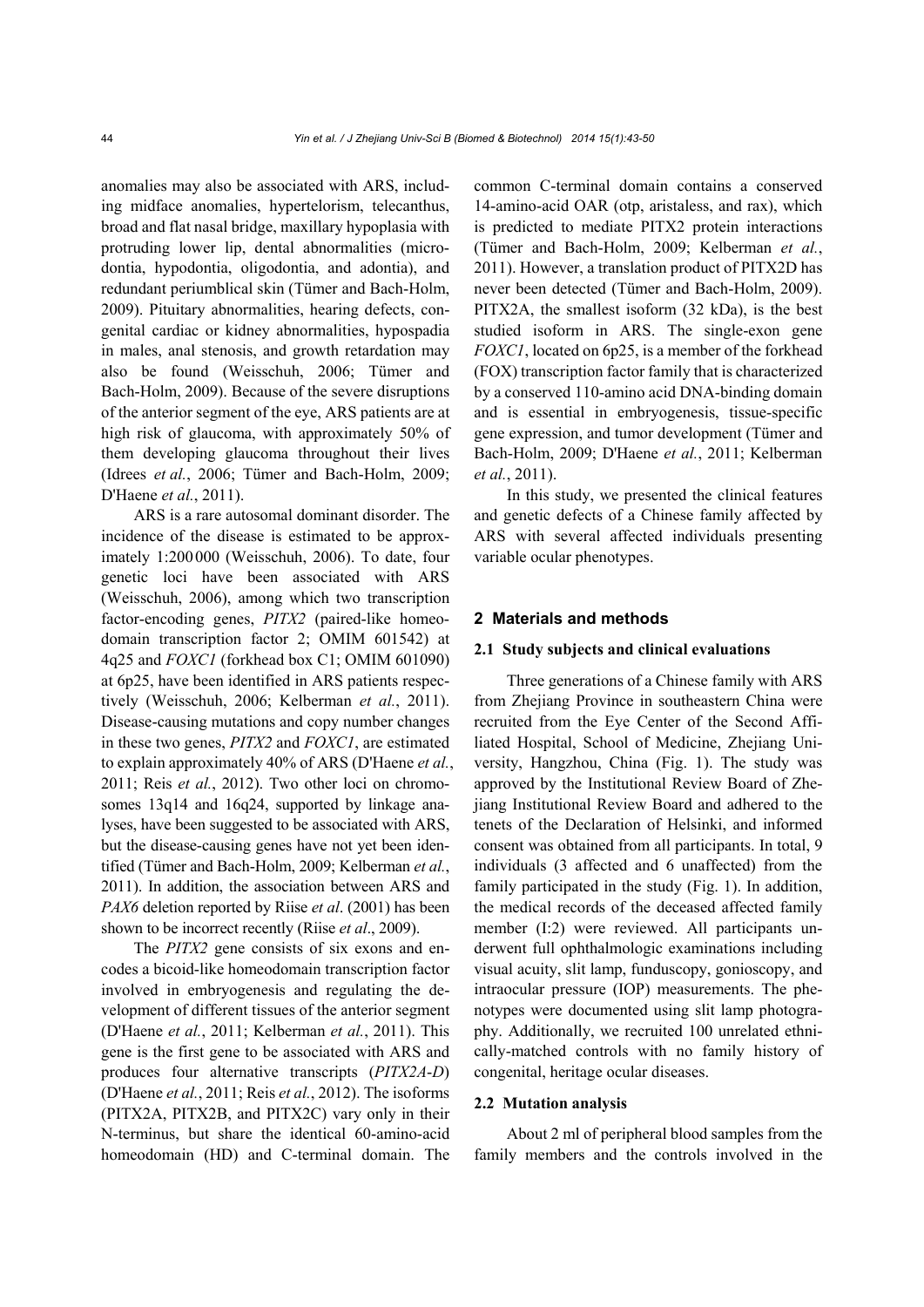

**Fig. 1 Pedigree of the family with Axenfeld-Rieger syndrome**  \*

 Family members who underwent clinical and genetic analyses. Arrow signals the proband. Squares and circles indicate males and females, respectively. Black and white symbols represent affected and unaffected individuals, respectively

study were drawn by venipuncture and collected in Vacutainer tubes (Becton-Dickinson, Franklin Lakes, NJ) containing EDTA. Genomic DNA was extracted using the Simgen Blood DNA mini kit (Hangzhou Simgen Biotechnology Co., Ltd., Hangzhou, China). Genomic DNA samples from affected and unaffected individuals of the family were used for mutational analysis. All coding exons and intron-exon junctions of *PITX2A* and *FOXC1* were amplified using polymerase chain reaction (PCR) with previously published primer sequences (Kelberman *et al.*, 2011). The PCR cycling conditions were as follows: 95 °C preactivation for 5 min, 10 cycles of touchdown PCR with a 1  $\degree$ C reduction per cycle from 60 to 50  $\degree$ C, followed by 35 cycles with denaturation at 95 °C for 25 s, annealing at 55 °C for 25 s, and extension at 72 °C for 1 min, and a final extension at 72 °C for 10 min. PCR products were isolated using electrophoresis on 2% agarose gels and sequenced using the BigDye Terminator Cycle sequencing kit V 3.1 (ABI-Applied Biosystems, Sangon Co., China) on an ABI PRISM 3730 Sequence Analyzer (ABI), according to the manufacturer's instructions. Sequencing results were analyzed using Chromas 1.62 and compared with sequences from NCBI GenBank (*PITX2A*: NM\_153427.1 and *FOXC1*: NM\_001453.2). In addition, PCR products harboring this mutation were further analyzed by clone sequencing, using the method described previously (Zhao *et al.*, 2012). Direct sequencing was also used to screen the mutation identified in *PITX2* on 100 ethnically-matched controls to exclude the possibility of single nucleotide polymorphism (SNP).

#### **2.3 Modeling of the homeodomain of PITX2A**

3D structures of the wild type and the mutant homeodomain of PITX2A were modeled on the basis of the structure of the human Pituitary homeobox 2 chain P (PDB ID: 2l7f) by SWISS-MODEL (Guex and Peitsch, 1997; Schwede *et al.*, 2003; Arnold *et al.*, 2006). The structure was determined using nuclear magnetic resonance (NMR) spectroscopy (Doerdelmann *et al.*, 2012).

#### **3 Results**

## **3.1 Clinical evaluation**

The proband (II:4), 54 years old, was referred to the Eye Center. She underwent cataract surgery in her right eye at another hospital six years ago. Then she had an elevated IOP resistant to medication in her right eye for five years. Finally, the right eye was enucleated with ocular prosthesis implanted. Examination of the left eye revealed corneal edema, iris hypoplasia, corectopia, polycoria, peripheral anterior synechia, cataract, and sclerocornea prominent at the temporal limbus. In addition, pigment deposition on nasal and temporal peripheral corneal endothelium was present (Fig. 2a). Funduscopy showed glaucomatous atrophy of the optic nerve with a cup/disc ratio of 0.7 in the left eye, and the IOP was 25 mmHg. Her visual acuity was 20/100 in the left eye. Ocular changes of iris hypoplasia, corectopia, polycoria, peripheral anterior synechia, cataract, and glaucomatous atrophy of the optic nerve in the right eye were also noted in her medical records. Further physical examination revealed characteristic midface anomalies including telecanthus, broad, flat nasal bridge, a thin upper lip, and a protruding lower lip (Figs. 2d and 2e). Dental abnormalities were also present (Fig. 2e). The umbilicus was normal.

Individual II:1, 62 years old, was one of the proband's brothers with bilateral ocular globe atrophy after severe ocular trauma when he was three years old. He had no light perception. Although there was no record of the ocular appearance, he had the similar nonocular anomalies as the proband. Individual II:8 was another brother of the proband. Mild corectopia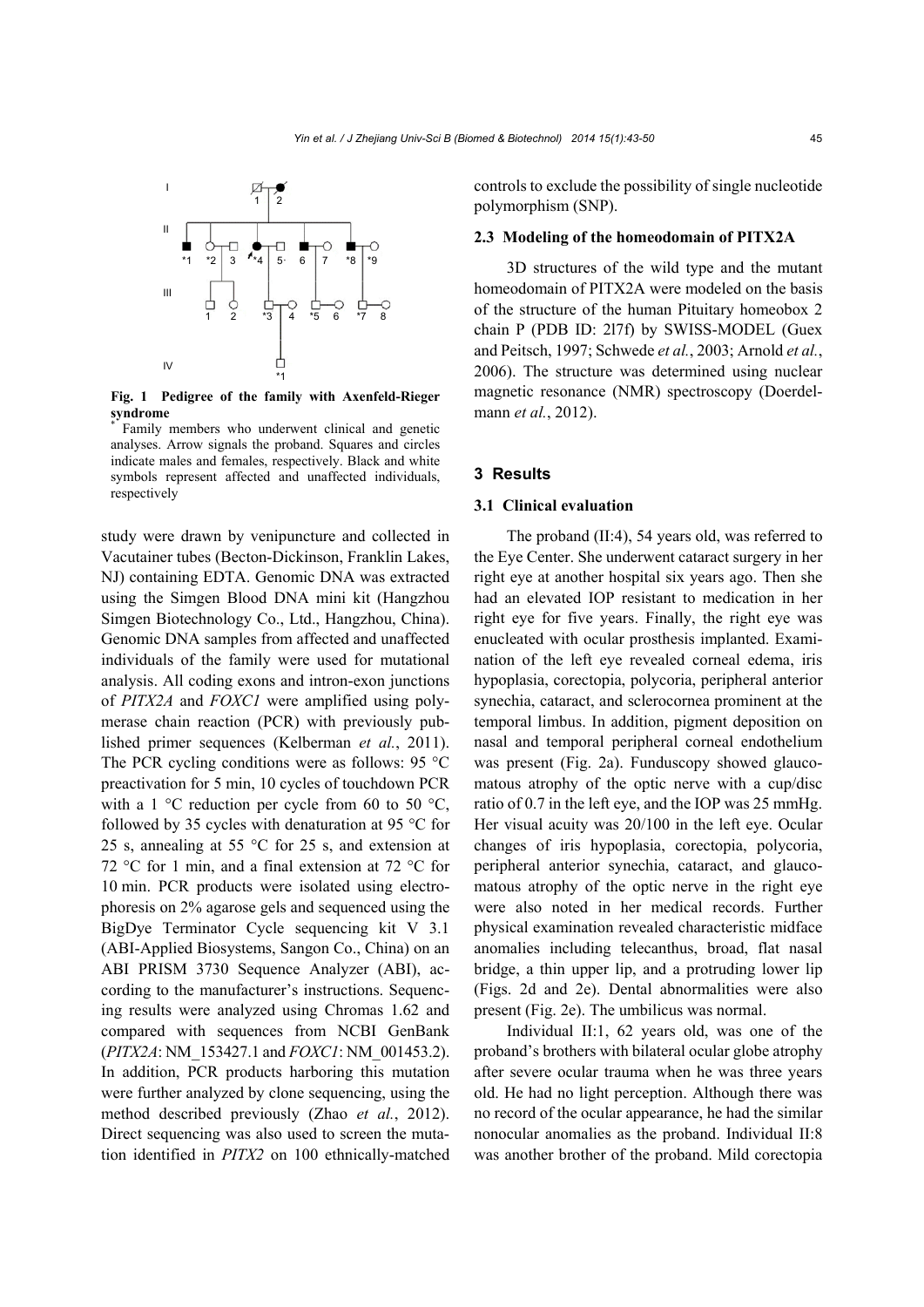and iris hypoplasia were detected in ocular examination. Both the fundus and IOP were normal. He also had the similar nonocular anomalies as the proband (Fig. 2f). His visual acuity was 20/25 in both eyes. Individual II:2, the sister of the proband, had no similar ocular and nonocular anomalies. Other family members including individual III:2, IV:1, III:5, and III:7 were examined, and no similar anomaly was noted. Individual I:2, the mother of the proband, had signs of ARS including iris hypoplasia, corectopia, polycoria, peripheral anterior synechia, midface anomalies, and dental anomalies according to the medical records. The clinical evaluation of the affected individuals is summarized in Table 1.

## **3.2 Clinical evaluation**

Direct sequencing of all coding exons and intron-exon junctions of the *PITX2* gene revealed a heterozygous variation involving multiple nucleotides in exon 5 in all affected individuals (Fig. 3c). After cloning sequencing, we found a deletion/ insertion mutation in the mutated allele, c.198\_ 201delinsTTTCT (p.M66Ifs\*133) in exon 5 (Fig. 3b). It resulted in a frameshift in codon 66 and was supposed to produce a truncated protein with only 197 amino acids including an aberrant 132 residues relative to the wild type PITX2A protein (Fig. 4). Direct sequencing and cloning sequencing analyses of the



**Fig. 2 Ocular and systemic characteristics of the family with Axenfeld-Rieger syndrome** 

(a) Left eye of the proband (II:4) showed iris hypoplasia, corectopia, polycoria, corneal edema, sclerocornea prominent at the temporal limbus, and pigment deposition on nasal and temporal peripheral corneal endothelium; (b, c) Right and left eyes, respectively, of the brother of the proband (II:8) showed mild corectopia and iris hypoplasia; (d) Midface abnormalities of the proband (II:4) included telecanthus, broad and flat nasal bridge (Note that the right eye was prosthetic eye); (e) Systemic abnormalities of the proband (II:4) also included a thin upper lip, a protruding lower lip and dental abnormalities (Note that the maxillary teeth of the proband were dental prosthesis); (f) The absence of the maxillary anterior teeth was observed from the brother of the proband (II:8)

#### **Table 1 Clinical details of affected individuals**

| Patient | Age<br>(year) | Visual acuity                 | <b>TOP</b><br>(mmHg) | Ocular feature                                                                                                                                                                                                                   | Extraocular feature                            |
|---------|---------------|-------------------------------|----------------------|----------------------------------------------------------------------------------------------------------------------------------------------------------------------------------------------------------------------------------|------------------------------------------------|
| 1:2"    | <b>NA</b>     | <b>NA</b>                     | NA.                  | OU: iris hypoplasia, corectopia, polycoria,<br>peripheral anterior synechia                                                                                                                                                      | Midface abnormalities.<br>dental abnormalities |
| II:1    | 62            | No light<br>perception        | NA                   | OU: ocular globe atrophy                                                                                                                                                                                                         | Midface abnormalities.<br>dental abnormalities |
| II:4    | 54            | $20/100$ (OS)                 | 25                   | OD: prosthetic eye;<br>OS: iris hypoplasia, corectopia, polycoria,<br>peripheral anterior synechia, cataract,<br>corneal edema, sclerocornea, sclerocornea,<br>pigment deposition on corneal endothelium,<br>optic nerve atrophy | Midface abnormalities.<br>dental abnormalities |
| II:6    | 50            | <b>NA</b>                     | NA                   | <b>NA</b>                                                                                                                                                                                                                        | Midface abnormalities.<br>dental abnormalities |
| II:8    | 48            | $20/25$ (OD);<br>$20/25$ (OS) | 18 (OS)              | 17 (OD); OU: mild corectopia and iris hypoplasia                                                                                                                                                                                 | Midface abnormalities.<br>dental abnormalities |

\* The data were according to the medical records of the patient before her death. OD: right eye; OS: left eye; OU: both eyes; IOP: intraocular pressure; NA: not available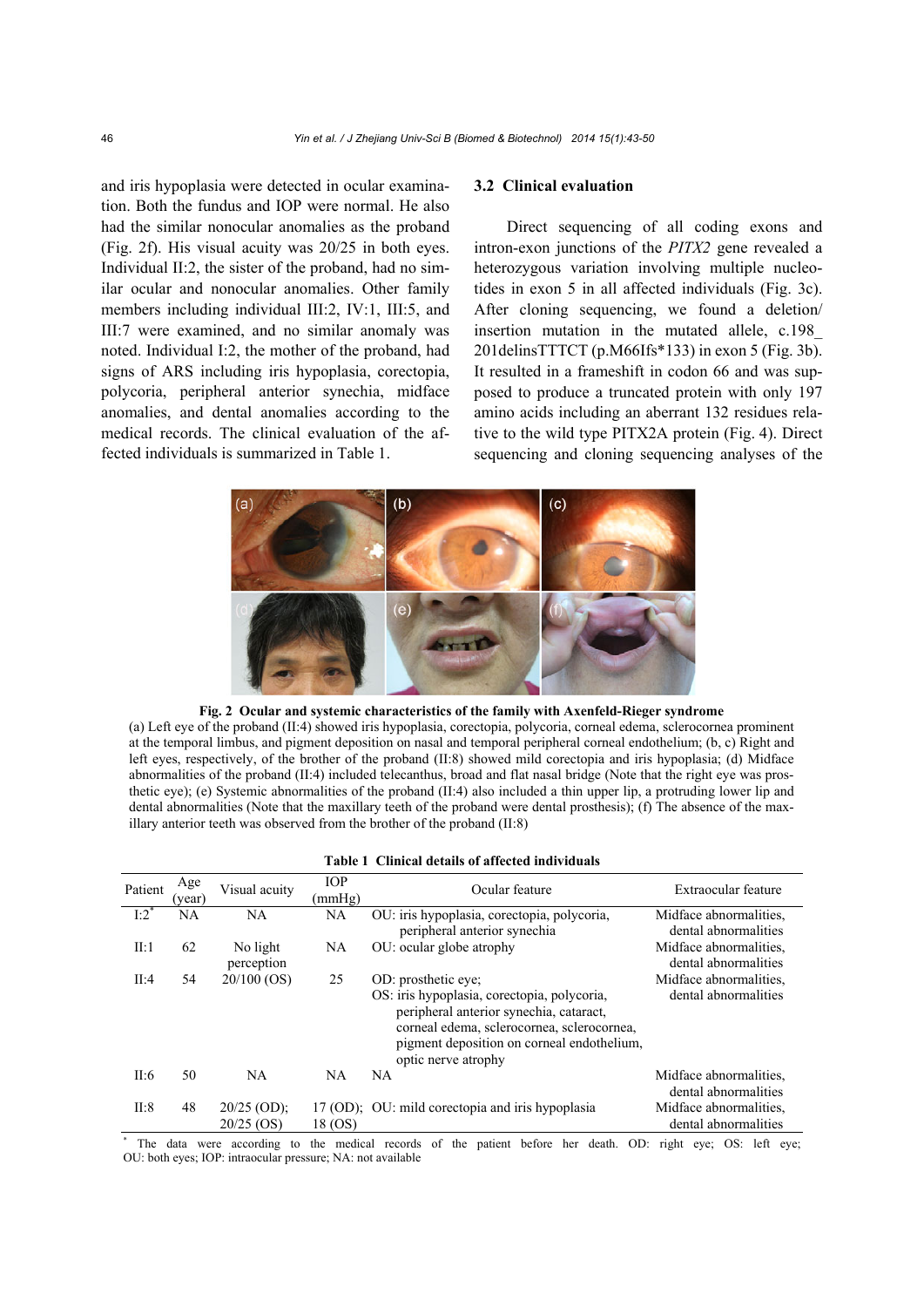members of the family showed that the mutation co-segregated with disease. The mutation was not present in unaffected family members or 100 normal control individuals. No sequence alterations were detected in the *FOXC1* gene. This suggests that this novel complex deletion/insertion mutation in *PITX2* is a disease-causing mutation for ARS in this family.



**Fig. 3 Identification of the novel c.198\_201delinsTTTCT mutation in the studied family** 

(a) Sequences from a normal individual; (b) Cloning sequencing showing the deletion/insertion mutation c.198\_ 201delinsTTTCT; (c) Sequence of an affected individual with heterozygous mutation c.198\_201delinsTTTCT

#### **Fig. 4 Amino acid sequences for the wild type and mutant PITX2A protein**

c.198\_201delinsTTTCT causes frameshift and substitutes amino acids 66–197 by abnormal residues (red), and results in a truncated PITX2A protein with disrupted homeodomain (box). In addition, it lacks the 14 amino acid OAR domain (underlined) in the C-terminus (Note: for interpretation of the references to color in this figure legend, the reader is referred to the web version of this article)

## **3.3 Comparison of wild type and mutant structures of the homeodomain of PITX2A**

The p.M66Ifs\*133 mutation was supposed to produce a premature stop codon at codon 198 in exon 6. A truncated protein with 197 amino acids including an aberrant 132-amino acid residue was putatively generated, 74 amino acids less than the wild type PITX2A protein, which possessed 271 amino acids (Fig. 4). When analyzed by SWISS-MODEL, only the first helical region (helix 1) was conserved, and the other two helical regions (helixes 2 and 3) were disrupted (Fig. 5).



**Fig. 5 Comparison of wild type (a) and mutant (b) structures of the homeodomain of PITX2A by SWISS-MODEL**

The wild type structural model of the homeodomain of PITX2A contains three helical regions (helixes 1, 2, and 3). The mutant structural shows that helix 1 is conserved, but helixes 2 and 3 are disrupted

| Wild                                                                        |                                                                      |                   |             |              |   |             | 1 ATGGAGACCAACTGCCGCAAACTGGTGTCGGCGTGTAAGCGGCAAAGGCGGCAGCG |     |   |         |         |              |   |   |         |    |   |   |    |    |                  |   |       |              |          |                |
|-----------------------------------------------------------------------------|----------------------------------------------------------------------|-------------------|-------------|--------------|---|-------------|------------------------------------------------------------|-----|---|---------|---------|--------------|---|---|---------|----|---|---|----|----|------------------|---|-------|--------------|----------|----------------|
|                                                                             |                                                                      |                   |             |              |   |             | 1 METN CRKL V S A C  K ROOR ROR                            |     |   |         |         |              |   |   |         |    |   |   |    |    |                  |   |       |              |          |                |
| Mutant 1 ATGGAGACCAACTGCCGCAAACTGGTGTCGGCGTGTAAGCGGCAAAGGCGGCAGCG           |                                                                      |                   |             |              |   |             |                                                            |     |   |         |         |              |   |   |         |    |   |   |    |    |                  |   |       |              |          |                |
|                                                                             |                                                                      |                   |             |              |   | 1 M E T N C | RKLVSAC KROR                                               |     |   |         |         |              |   |   |         |    |   |   |    |    |                  |   |       | $\mathbb{R}$ | $\Omega$ | R              |
| Wild 129 GACTCACTTTACCAGCCAGCTCCCAGCTCGAGGCCAGTTTCCAGAGGAACCGCTACCCG        |                                                                      |                   |             |              |   |             |                                                            |     |   |         |         |              |   |   |         |    |   |   |    |    |                  |   |       |              |          |                |
|                                                                             | 44                                                                   |                   | T<br>H      |              | F | T           | s<br>O                                                     | O   | L | $\circ$ | $\circ$ | L            | E |   | A       | T  |   | F |    |    | R                | N | R     |              | Y        | P              |
| Mutant 129 GACTCACTTTACCAGCCAGCTCCAGCAGCTGGAGGCCACTTTCCAGAGGAACCGCTACCCG    |                                                                      |                   |             |              |   |             |                                                            |     |   |         |         |              |   |   |         |    |   |   |    |    |                  |   |       |              |          |                |
|                                                                             | 44                                                                   |                   | T H         | F            |   |             | T S O O L O O L E A T F                                    |     |   |         |         |              |   |   |         |    |   |   |    |    | O <sub>R</sub> N |   | R Y P |              |          |                |
| Wild 193 GACATGTCCACACGCGAAGAAATCGCTGTGTGGACCAACCTTACGGAAGCCCGAGTCCGGGTTT   |                                                                      |                   |             |              |   |             |                                                            |     |   |         |         |              |   |   |         |    |   |   |    |    |                  |   |       |              |          |                |
|                                                                             |                                                                      | 65 D M            |             | <sub>S</sub> | T |             | R E E                                                      | I.  |   | A V     |         | $\mathbf{z}$ | T |   | N       | T. | T |   | E. | A  |                  | R | v     | $\mathbb{R}$ |          | V <sub>1</sub> |
| Mutant 193 GACATTITCTACACGCGAAGAAATCGCTGTGTGGACCAACCTTACGGAAGCCCGAGTCCGGGTT |                                                                      |                   |             |              |   |             |                                                            |     |   |         |         |              |   |   |         |    |   |   |    |    |                  |   |       |              |          |                |
|                                                                             | 65                                                                   | D                 | т           |              |   |             | FYTRR                                                      | - N | R | c       | - V     |              | Ð |   | $\circ$ | P  | Y |   | G  | -S | P                |   | s     | P            | G        |                |
|                                                                             |                                                                      |                   | ∧           |              |   |             |                                                            |     |   |         |         |              |   |   |         |    |   |   |    |    |                  |   |       |              |          |                |
|                                                                             |                                                                      |                   | <b>66aa</b> |              |   |             |                                                            |     |   |         |         |              |   |   |         |    |   |   |    |    |                  |   |       |              |          |                |
| Wild 257 GGTTCAAGAATCGTCGGGCCAAATGGAGAAAGAGGGAGCGCAACCGGGCTCCAGT            |                                                                      |                   |             |              |   |             |                                                            |     |   |         |         |              |   |   |         |    |   |   |    |    |                  |   |       |              |          |                |
|                                                                             |                                                                      | <b>86 W F K N</b> |             |              |   |             | RRAKWRKRERNPGSS                                            |     |   |         |         |              |   |   |         |    |   |   |    |    |                  |   |       |              |          |                |
| Mutant 257 TGGTTCAAGAATCGTCGGGCCAAATGGAGAAAGAGGGAGCGCAACCGGGCTCCAG          |                                                                      |                   |             |              |   |             |                                                            |     |   |         |         |              |   |   |         |    |   |   |    |    |                  |   |       |              |          |                |
|                                                                             |                                                                      | 86 F V O E        |             |              |   | - 5         | S G Q M E K E G A Q  P G L Q                               |     |   |         |         |              |   |   |         |    |   |   |    |    |                  |   |       |              |          |                |
| Wild 577 CTCAACAGCCTGAATAACTTGAACAACCTGAGTAGCAATTCCGTAACTCGAGCCT            |                                                                      |                   |             |              |   |             |                                                            |     |   |         |         |              |   |   |         |    |   |   |    |    |                  |   |       |              |          |                |
|                                                                             | 193 L N S L N N L N N L S S  N S C N S S L                           |                   |             |              |   |             |                                                            |     |   |         |         |              |   |   |         |    |   |   |    |    |                  |   |       |              |          |                |
| Mutant 577 TCTCAACAGCCTGAATAA                                               |                                                                      |                   |             |              |   |             |                                                            |     |   |         |         |              |   |   |         |    |   |   |    |    |                  |   |       |              |          |                |
|                                                                             | 193 S O O P                                                          |                   |             |              |   | Е           |                                                            |     |   |         |         |              |   |   |         |    |   |   |    |    |                  |   |       |              |          |                |
|                                                                             |                                                                      |                   |             |              |   | ∧           |                                                            |     |   |         |         |              |   |   |         |    |   |   |    |    |                  |   |       |              |          |                |
|                                                                             |                                                                      |                   |             |              |   | 197aa       |                                                            |     |   |         |         |              |   |   |         |    |   |   |    |    |                  |   |       |              |          |                |
| Wild                                                                        | 705 GGCCAGCCTGAGACTGAAAGCAAAGCAGCACTCCAGCTTCGGCTACGCCAGCGTGCAGAAACCG |                   |             |              |   |             |                                                            |     |   |         |         |              |   |   |         |    |   |   |    |    |                  |   |       |              |          |                |
|                                                                             | 236                                                                  |                   |             |              |   |             | A S L R L K A K                                            |     |   | $O$ H   |         | S.           |   | s | F       | G  |   | Y | A  |    |                  |   | S V O | K            |          | $p$ .          |
| Wild                                                                        | 769 GCCTCCAACCTGAGTGCTTGCCAGTATGCAGTGGACCGGCCCGTGTGA.                |                   |             |              |   |             |                                                            |     |   |         |         |              |   |   |         |    |   |   |    |    |                  |   |       |              |          |                |
|                                                                             | .                                                                    |                   |             |              |   |             |                                                            |     |   |         |         |              |   |   |         |    |   |   |    |    |                  |   |       |              |          |                |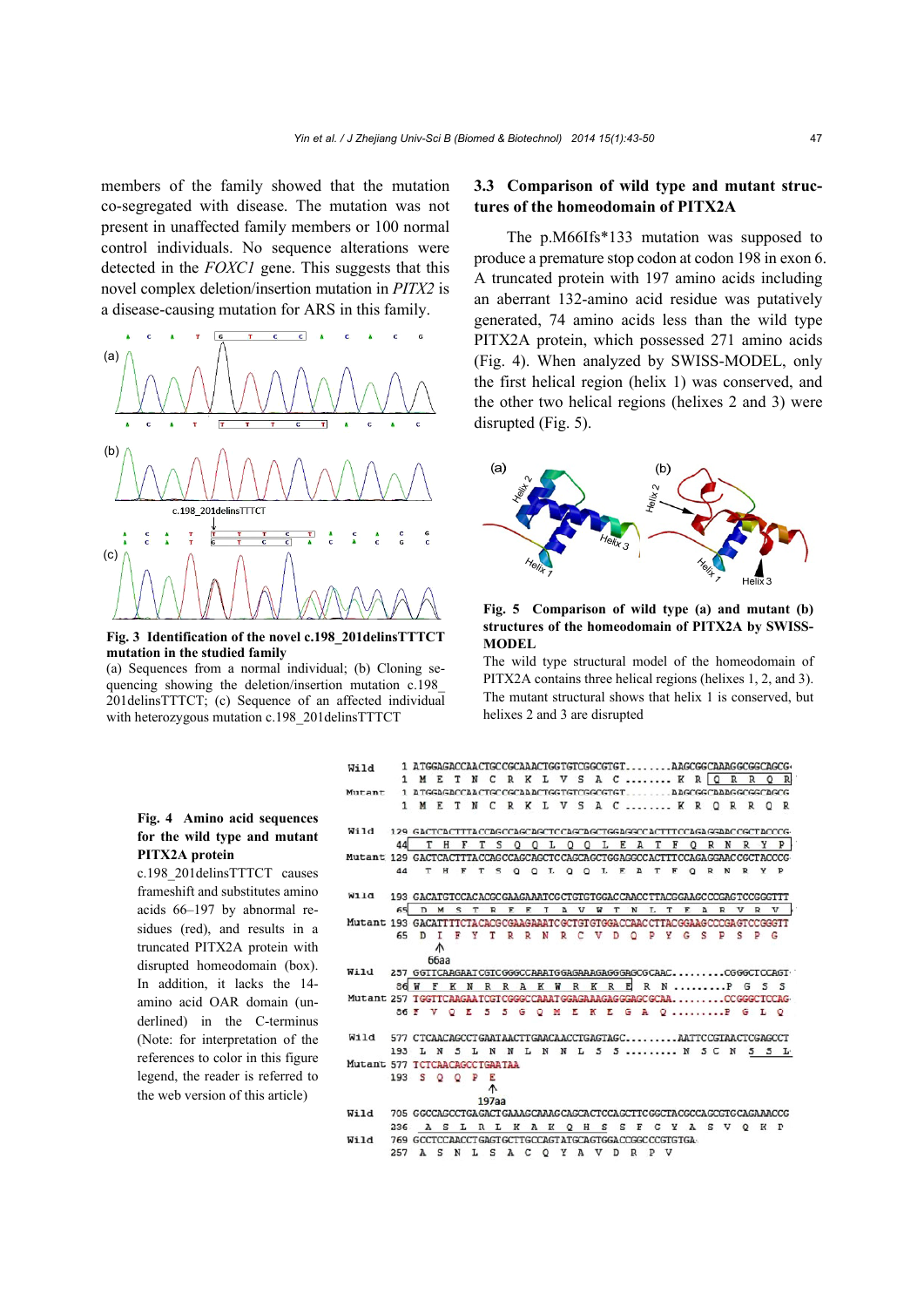## **4 Discussion**

In this study, we identified a novel deletion/ insertion mutation (c.198\_201delinsTTTCT) in the *PITX2* gene in a Chinese ARS family. The mutation co-segregated with anterior segment defects and systemic anomalies in this family. ARS caused by the same *PITX2* mutation exhibited considerable phenotypic heterogeneity among affected individuals in a single pedigree in this study, which is consistent with previous studies (Li *et al.*, 2008; Tümer and Bach-Holm, 2009; Kelberman *et al.*, 2011; Law *et al.*, 2011). The brother of the proband had mild corectopia and iris hypoplasia, whereas the proband showed almost the full spectrum of the anterior segment defects except posterior embryotoxon. Although there is no clear genotype-phenotype relationship, *PITX2* mutations are usually related to ARS patients with systemic changes such as dental and umbilical anomalies, whereas mutations in *FOXC1* appear to be associated with isolated ocular or ocular, heart, and/or hearing defects, such as congenital mitral valve abnormality and sensorineural hearing loss (Strungaru *et al.*, 2007; Tümer and Bach-Holm, 2009; D'Haene *et al.*, 2011; Reis *et al.*, 2012; Gripp *et al.*, 2013). *PITX2*  mutation in this study was also associated with systemic changes including midface and dental anomalies.

PITX2 is a bicoid-related homeodomain transcription factor required for the development and maintenance of the ocular anterior segment tissues and nonocular tissues including the pituitary, heart, and branchial arches (Gage *et al.*, 1999; Kitamura *et al.*, 1999; Kelberman *et al.*, 2011; Doerdelmann *et al.*, 2012). PITX2 is dosage-sensitive and either increased or decreased alteration causes developmental disorders, such as ARS and glaucoma (Tümer and Bach-Holm, 2009). PITX2A, the smallest isoform (32 kDa) and the best studied isoform in ARS, consists of five regions: two activation domains (AD1 and AD2), one homeodomain (HD), and two inhibitory domains (ID1 and ID2) (Footz *et al.*, 2009; D'Haene *et al.*, 2011). AD1 is located at the N-terminus, ID1, AD2, and ID2 are located at the C-terminus of the PITX2A. The 60-amino acid homeodomain consists of three helices in a compactly folded structure and a flexible N-terminal arm, responsible for the recognition and binding to target DNA sequences (Doerdelmann *et al.*, 2012). Helix 3, also called the recognition helix, inserts itself into the major groove of the recognition site and establishes contacts with the specific residues of the bicoid binding sequence (Li *et al.*, 2008; Doerdelmann *et al.*, 2012). Helix 2 makes DNA backbone contacts, enhancing specific homeodomain-DNA interactions. In addition to the helices, the N-terminal arm makes contacts with the bases in the DNA minor groove (Doerdelmann *et al.*, 2012).

To our knowledge, more than 50 intragenic *PITX2* mutations have been described in Table S1. However, only one deletion/insertion mutation has been reported previously (Perveen *et al.*, 2000). Among all these mutations, frameshift, splice-site and nonsense mutations are scattered along the coding region and may result in truncated proteins, whereas most of the missense mutations are within the homeodomain (Footz *et al.*, 2009). *In vitro* assays are often used to investigate the effects of the mutant PITX2 proteins, including subcellular distribution, DNA binding, transactivation activity, and protein stability (Footz *et al.*, 2009; Quentien *et al.*, 2010). In general, as nonsense and frameshift mutations result in truncated and therefore nonfunctional proteins, they are considered to be pathogenic (D'Haene *et al.*, 2011). To date, several frameshift mutations within the homeodomain of PITX2 have been identified, and these mutations lead to severe ocular phenotypes (Priston *et al.*, 2001; Wang *et al.*, 2003; Tümer and Bach-Holm, 2009; Reis *et al.*, 2012). For example, a 21-bp in-frame duplication introduces seven extra amino acids at the junction of the N-terminal arm and helix 1 of the homeodomain, and results in a defective PITX2 protein with reduced DNA-binding activity and no detectable transactivation (Priston *et al.*, 2001). Wang *et al*. (2003) identified c.134\_137delACTT mutation in *PITX2* gene, which is predicted to cause a frameshift after Thr44, the 7th amino acid of the homeodomain, and delete all the functionally important parts of the PITX2 protein.

The c.198 201delinsTTTCT (p.M66Ifs\*133) mutation identified in the present study is a novel deletion/insertion mutation in exon 5, which causes frameshift after Asp65 of PITX2A, and introduces a premature stop codon in exon 6 (Fig. 4). As this premature stop codon is located in the final exon of the gene, it is not expected to be subject to nonsense-mediated decay (NMD) (Nagy and Maquat,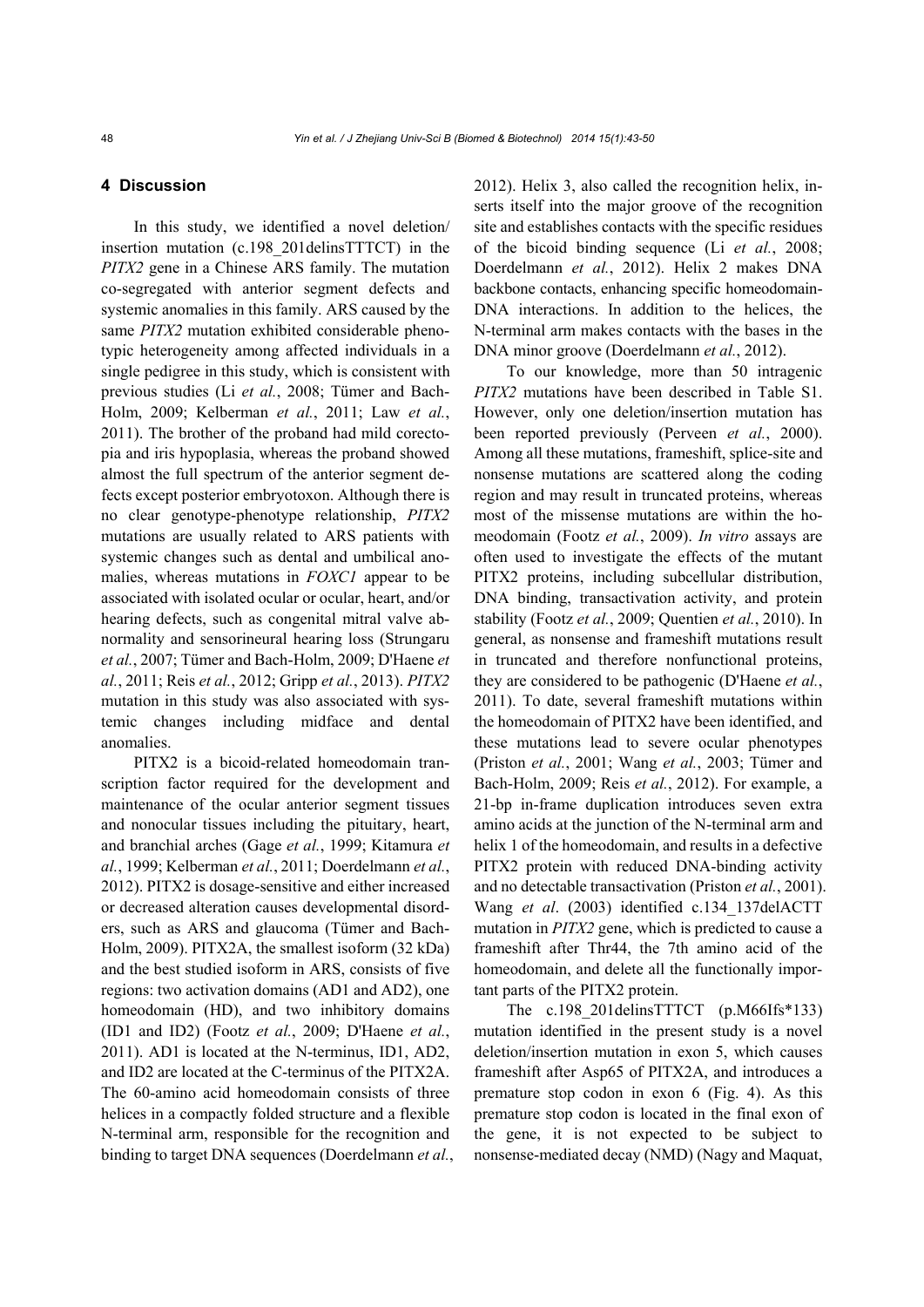1998; Wen and Brogna, 2008; Yepiskoposyan *et al.*, 2011; Reis *et al.*, 2012). Intriguingly, this mutation is similar to mutation c.143\_144delGC (p.S48Tfs\*150) reported by Reis *et al*. (2012). They both result in a truncated 197-amino acid long protein and most of the frame-shifted amino acids are the same. This frameshift mutation changes the coding sequence from the 28th amino acid residue of the homeodomain, which disrupts helixes 2 and 3 in the homeodomain and the C-terminus of PITX2A (Figs. 4 and 5). Helix 2 and helix 3, the crucial helical regions of the homeodomain, are essential for binding DNA and are critical for the transcription factor function (Dave *et al.*, 2000; Doerdelmann *et al.*, 2012). In addition, the OAR domain in the C-terminal end has been proposed to increase the DNA binding and transcriptional activity of PITX2 during development (Amendt *et al.*, 2000). Thus, this is a loss-of-function mutation, deleting almost all the functionally important parts of the PITX2 protein.

## **5 Conclusions**

In summary, we identified a novel mutation c.198\_201delinsTTTCT (p.M66Ifs\*133) in a Chinese family affected by ARS. This deletion/insertion mutation causes a frameshift in the homeodomain of the PITX2 protein. Our results further support the critical role of the homeodomain in PITX2 protein and may contribute to the understanding of the pathogenesis causes of ARS.

#### **Acknowledgements**

We are grateful to all the family members and the normal volunteers for their participation in the study.

#### **Compliance with ethics guidelines**

Hou-fa YIN, Xiao-yun FANG, Chong-fei JIN, Jin-fu YIN, Jin-yu LI, Su-juan ZHAO, Qi MIAO, and Feng-wei SONG declare that they have no conflict of interest.

All procedures followed were in accordance with the ethical standards of the responsible committee on human experimentation (institutional and national) and with the Helsinki Declaration of 1975, as revised in 2008 (5). Informed consent was obtained from all patients for being included in the study. Additional informed consent was obtained from all patients for which identifying information is included in this article.

#### **References**

- Amendt, B.A., Semina, E.V., Alward, W.L., 2000. Rieger syndrome: a clinical, molecular, and biochemical analysis. *Cell. Mol. Life Sci*., **57**(11):1652-1666. [doi:10.1007/ PL00000647]
- Arnold, K., Bordoli, L., Kopp, J., *et al*., 2006. The SWISS-MODEL workspace: a web-based environment for protein structure homology modelling. *Bioinformatics*, **22**(2):195-201. [doi:10.1093/bioinformatics/bti770]
- Chang, T.C., Summers, C.G., Schimmenti, L.A., *et al*., 2011. Axenfeld-Rieger syndrome: new perspectives. *Br. J. Ophthalmol*., **96**(3):318-322. [doi:10.1136/bjophthalmol-2011-300801]
- Dave, V., Zhao, C., Yang, F., *et al*., 2000. Reprogrammable recognition codes in bicoid homeodomain-DNA interaction. *Mol. Cell. Biol*., **20**(20):7673-7684. [doi:10. 1128/MCB.20.20.7673-7684.2000]
- D'Haene, B., Meire, F., Claerhout, I., *et al.*, 2011. Expanding the spectrum of *FOXC1* and *PITX2* mutations and copy number changes in patients with anterior segment malformations. *Invest. Ophthalmol. Vis. Sci*., **52**(1): 324-333. [doi:10.1167/iovs.10-5309]
- Doerdelmann, T., Kojetin, D.J., Baird-Titus, J.M., *et al*., 2012. Structural and biophysical insights into the ligand-free Pitx2 homeodomain and a ring dermoid of the cornea inducing homeodomain mutant. *Biochemistry*, **51**(2): 665-676. [doi:10.1021/bi201639x]
- Espinoza, H.M., Cox, C.J., Semina, E.V., *et al*., 2002. A molecular basis for differential developmental anomalies in Axenfeld-Rieger syndrome. *Hum. Mol. Genet.*, **11**(7): 743-753. [doi:10.1093/hmg/11.7.743]
- Footz, T., Idrees, F., Acharya, M., *et al*., 2009. Analysis of mutations of the *PITX2* transcription factor found in patients with Axenfeld-Rieger syndrome. *Invest. Ophthalmol. Vis. Sci*., **50**(6):2599-2606. [doi:10.1167/ iovs.08-3251]
- Gage, P.J., Suh, H., Camper, S.A., 1999. Dosage requirement of *PITX2* for development of multiple organs. *Development*, **126**(20):4643-4651.
- Gripp, K.W., Hopkins, E., Jenny, K., *et al*.., 2013. Cardiac anomalies in Axenfeld-Rieger syndrome due to a novel *FOXC1* mutation. *Am. J. Med. Genet. Part A*, **161**(1): 114-119. [doi:10.1002/ajmg.a.35697]
- Guex, N., Peitsch, M.C., 1997. SWISS-MODEL and the SWISS-Pdb Viewer: an environment for comparative protein modeling. *Electrophoresis*, **18**(15):2714-2723. [doi:10.1002/elps.1150181505]
- Idrees, F., Vaideanu, D., Fraser, S.G., *et al*., 2006. A review of anterior segment dysgeneses. *Survey Ophthalmol*., **51**(3): 213-231. [doi:10.1016/j.survophthal.2006.02.006]
- Kelberman, D., Islam, L., Holder, S.E., *et al*., 2011. Digenic inheritance of mutations in *FOXC1* and *PITX2*: correlating transcription factor function and Axenfeld-Rieger disease severity. *Hum. Mutat.*, **32**(10):1144-1152. [doi:10.1002/humu.21550]
- Kitamura, K., Miura, H., Miyagawa-Tomita, S., *et al.*, 1999. Mouse *PITX2* deficiency leads to anomalies of the ventral body wall, heart, extra- and periocular mesoderm and right pulmonary isomerism. *Development*, **126**(24):